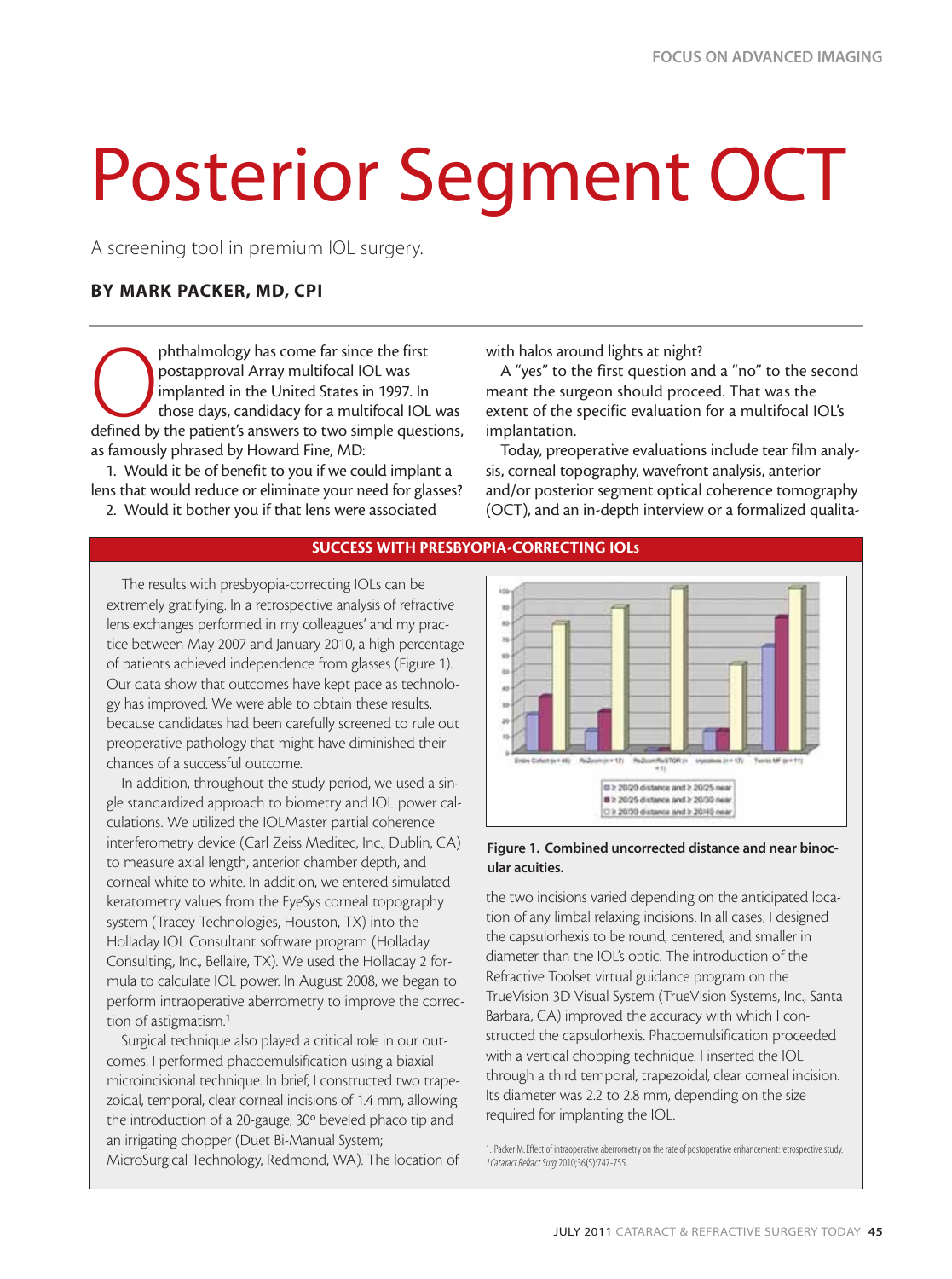## **CORRECTING PREEXISTING CORNEAL CYLINDER**

When corneal topography indicates a need for a limbal relaxing incision (LRI) to correct preexisting astigmatism, I measure corneal pachymetry (Cornea-Gage Plus; Sonogage, Inc., Cleveland, OH) at the 10-mm optical zone at both ends of the proposed arcuate incision and at points on either side of the axis. Before the patient is transferred to the OR, I mark the 12- and 6-o'clock positions with a surgical pen on the adjacent conjunctiva while the patient sits upright and fixates on a distant target. Alternatively, I use the TrueVision LRI Toolset (TrueVision Systems, Inc., Santa Barbara, CA) to image the eye preoperatively. It provides virtual three-dimensional guidance in the OR for construction of the LRIs.

After a standard protocol for topical anesthesia and preoperative antibiotic prophylaxis, the eye is prepped and draped for surgery.<sup>1</sup> I initially mark the planned arcs of the LRIs with a Ruminson astigmatic gauge and marker (Rhein Medical, Inc., Tampa, FL) to allow placement of the biaxial microincisions for the lens' extraction outside these areas. In the case of against-the-rule astigmatism, I construct the temporal arc before creating the incision for the IOL's insertion. Otherwise, I make both arcs after implanting the IOL.

I inflate the eye with an ophthalmic viscosurgical device

and mark the 10-mm zone with an optical zone marker. Next, I use ORange intraoperative wavefront aberrometer (WaveTec Vision, Aliso Viejo, CA) to measure the refractive astigmatism of the whole eye, and I adjust the planned LRI to take the new data into account. I fixate the eye with a large-diameter, short-handled Fine-Thornton ring (Rhein Medical, Inc.). The ocular surface is lubricated with the ophthalmic viscosurgical device, and I adjust a diamond blade (Stealth Triamond; Mastel Precision, Inc., Rapid City, SD) to 90% of the measured pachymetry. I am careful to hold the blade at 90º to the corneal surface and to completely and accurately incise the arc. Next, I probe and rinse the LRIs with balanced salt solution on a 30-gauge cannula to ensure the absence of skipped areas or bridging fibers between the walls of the incisions.

A follow-up intraoperative wavefront image is taken to ensure that astigmatic correction is adequate. I extend the arcs either symmetrically or asymmetrically if 1.00 D or more of astigmatism remains.

1. Packer M, Hoffman RS, Fine IH.'Perfecting your protocol for infection prophylaxis. Ophthalmology Management. March 2008. http://www.ophmanagement.com/article.aspx?article=101484. Accessed June 15, 2011.

tive or quantitative questionnaire regarding the patient's lifestyle choices, refractive goals, and degree of perfectionistic thinking. Macular OCT not only helps with preoperative counseling, but it also assists with the education of patients and their postoperative care.

#### **PREOPERATIVE SCREENING**

A simple misstep during the preoperative evaluation can negate the considerable effort ophthalmologists put into IOL power calculations, their surgical technique (see *Success With Presbyopia-Correcting IOLs*), and astigmatic correction (see *Correcting Preexisting Corneal Cylinder*). Aspheric multifocal IOLs are complex optical devices; they function well as long as the cornea, macula, optic nerve, and brain work well. A breakdown anywhere in the optical or neurological system can lead to dissatisfaction on the part of the patient and the surgeon.

For these reasons, imaging of the macula with spectral domain OCT represents an emerging standard in the care of cataract and refractive patients who are candidates for multifocal IOLs. A finding that may increase postoperative dysphotopsia (eg, an epiretinal membrane) or reduce postoperative contrast sensitivity (eg, retinal pigment atrophy) suggests a relative contraindication for the implantation of a multifocal IOL.<sup>1</sup> In these cases, patients may still do quite well with a toric or accommodating IOL, but they will likely have to accept some dependence on spectacles, at least for reading small print or doing fine work at near.

## **PATIENTS' EDUCATION**

Another great advantage of posterior segment OCT (PS-OCT) is its ability to graphically and dramatically demonstrate pathological findings to patients. Thanks to our implementation of electronic medical records, my colleagues and I have a large screen in every examination room. This allows us to display full-color, highresolution images of the macula to patients that demonstrate the impact of an epiretinal membrane, macular drusen, or cystoid macular edema (CME). Patients express appreciation and understanding when I point out the findings on the screen and explain how they affect vision (the same can be said of optic disc imaging in glaucoma). In the critical area of communication and counseling, show and tell with PS-OCT gives me a distinct advantage.

*(Continued on page 49)*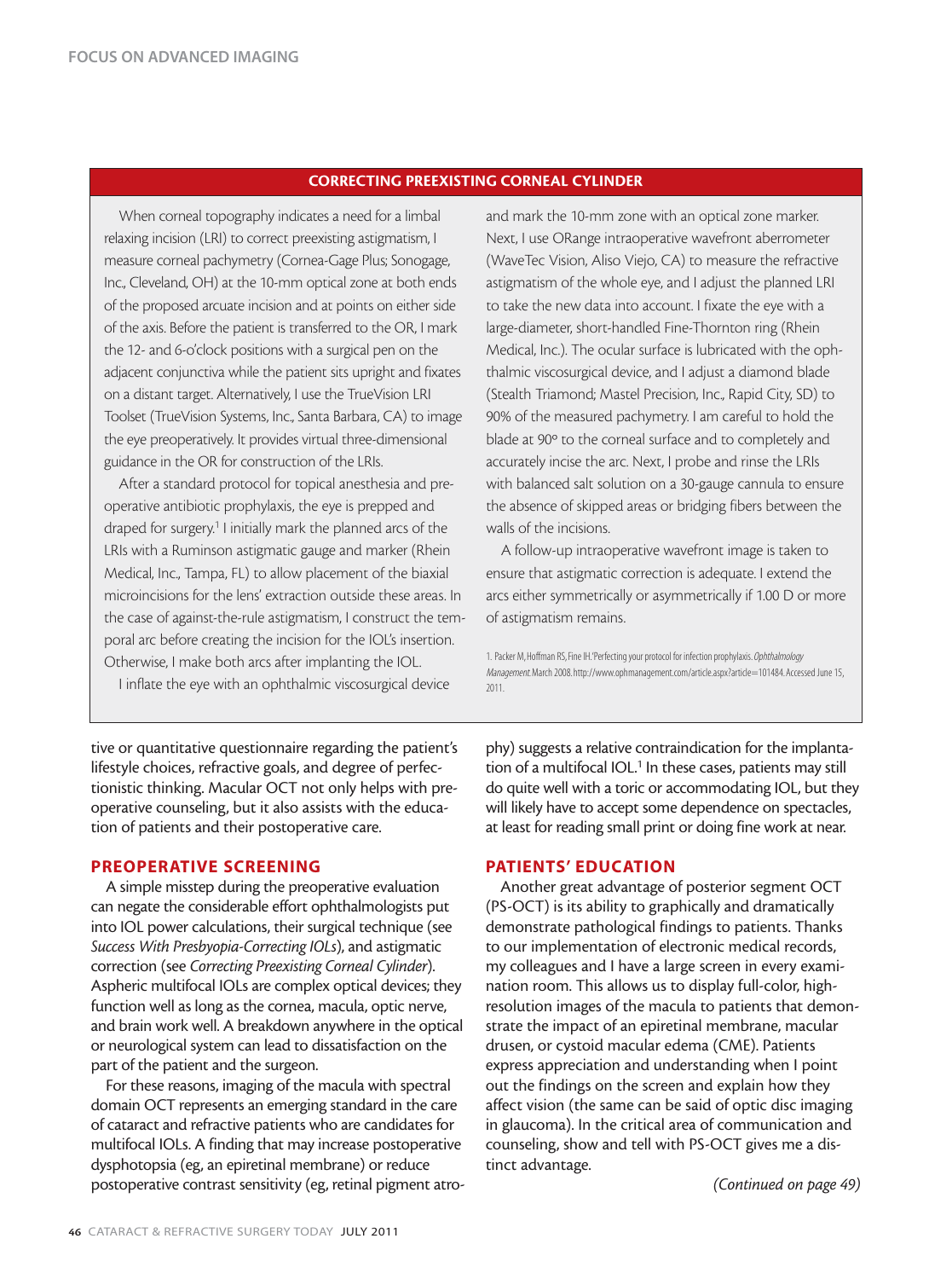## Aberrometry

How these devices work.

## **BY ALAN R. FAULKNER, MD**

**A**<br>been used for years, particularly in astronometry was introduced to the vision sciences in the<br>rometry was introduced to the vision sciences in the berrometry is the measurement of the imperfections in an optical system. This technique has been used for years, particularly in astronomy, to develop accurate optical systems. Abermid-1990s, and the first commercially available clinical aberrometer was the COAS (Complete Ophthalmic Analysis System) from AMO WaveFront Sciences, LLC (Albuquerque, NM), released in 2000. The original aberrometers were based on the Shack-Hartmann principle, a technique developed by Johannes Hartmann in 1900 and modified by Shack and Platt in the late 1960s. Numerous other methodologies and applications have since arisen.

## **THERAPEUTIC ABERROMETERS**

The widespread introduction of aberrometers into clinical ophthalmology occurred primarily in association with the development and approval of wavefront-guided laser treatments. Theo Seiler, MD, PhD, performed the first such procedure in the world using the WaveLight platform (WaveLight Laser Technologie AG, Erlangen, Germany) in 1999.

In the United States, the LADARWave aberrometer (built by Carl Zeiss Meditec, Inc., Dublin, CA) was approved for use in 2002 with the LADARVision excimer laser (both products from Alcon Laboratories, Inc., Fort Worth, TX). The WaveScan Wavefront System was approved in 2003 for use with the Visx Star S4 excimer laser (both products from Abbott Medical Optics Inc., Santa Ana, CA). These aberrometers are based on Shack-Hartmann principles and use Zernike analysis to express the results in both mathematical and graphic terms. The WaveScan currently uses Fourier algorithms to analyze data and improve precision. The LADARWave, although no longer commercially available, is still used by many clinicians for diagnostic evaluations.

The Allegro Analyzer, part of the WaveLight Allegretto line (Alcon Laboratories, Inc.), uses the Tscherning principle to obtain wavefront data and expresses the results in Zernike polynomials. Shack-Hartmann aberrometers send a single light beam into the eye and then analyze the outgoing light bundle. In contrast, Tscherning aberrometers project a spot pattern of 168 points into the

"A number of devices have been developed using various strategies to increase the sensitivity, validity, and range of wavefront measurements."

eye and analyze the image of the spot pattern on the retina. According to Alcon Laboratories, Inc., the advantage of the Tscherning method for wavefront-guided laser treatments is that it avoids inaccurate results from media opacities, which can produce false positives with a Shack-Hartmann device. The vast majority of aberrometers in use with laser systems employ the Shack-Hartmann principle.

## **DIAGNOSTIC DEVICES**

The proliferation of devices associated with wavefrontguided laser procedures allowed ophthalmologists to examine numerous eyes in association with various refractive treatments, IOLs, and naturally occurring pathology. As a result, surgeons came to appreciate the diagnostic value of aberrometry as well as its limitations. A number of devices have been developed using various strategies to increase the sensitivity, validity, and range of wavefront measurements.

The Nidek-OPD Scan II (Nidek, Inc., Fremont, CA) utilizes the principle of skiascopic phase difference to measure refractive error. The unit scans the retina with an infrared slit beam, and the reflected light is captured by an array of rotating photo detectors over a 360° area. In essence, the device produces a highly detailed retinoscopic map of the refractive state of the eye from numerous points on the cornea. The Nidek-OPD Scan II provides information on corneal topography, wavefront measurements, autorefraction, keratometry, and pupillometry. By subtracting the corneal refractive power from the total optical path difference or wavefront error, the unit is able to generate an internal optical path difference reflecting the optical quality and refractive state of the crystalline lens and internal ocular media. The tech-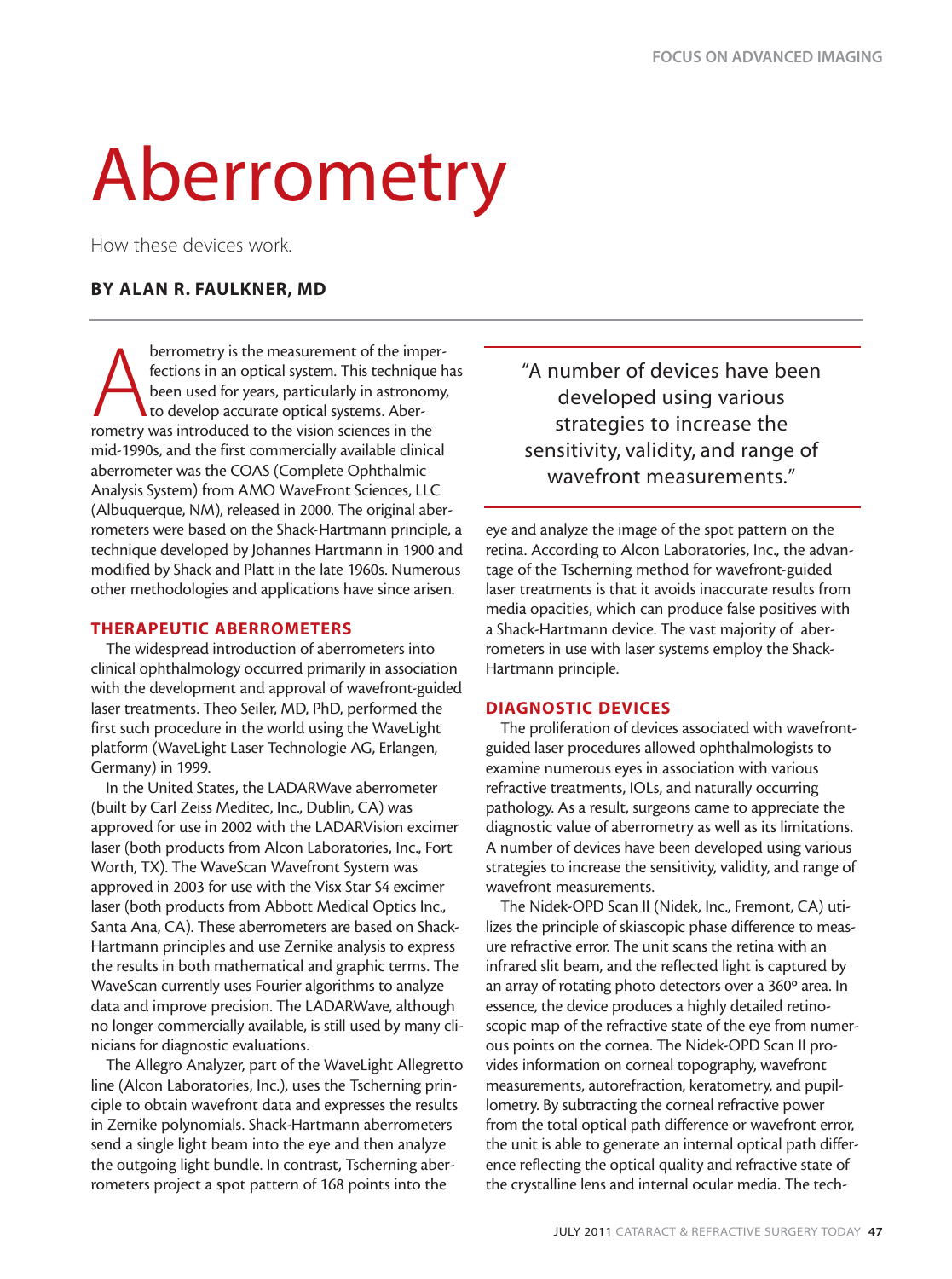

**Figure 1. ORange intraoperative wavefront aberrometer.**

nique functions over a wide range of refractive errors and is capable of measuring highly aberrated eyes.

According to literature from AMO WaveFront Sciences, LLC, the current version of the COAS is the world's highest-resolution wavefront aberrometer. The same literature states that, based on patented Shack-Hartmann wavefront-sensing technology, COAS provides unparalleled accuracy, range, and resolution for wavefront-based ophthalmic metrology and gives the physician an ultradetailed map of the eye. The COAS-VR uses both dynamic and static wavefront measurements, making it capable of measuring accommodation. Realtime measurements allow users to analyze aberrations in

many forms, including displays of cylinder, higher-order aberrations, Zernike polynomials, pupillary size, highresolution wavefront maps, power maps, gradient maps, modulation transfer function, point spread function, and visual acuity simulation.

The iTrace (Tracey Technologies, Houston, TX) is unique in eye care diagnostics: it measures quality of vision and visual function using a fundamental thinbeam principle of optical ray tracing. The iTrace sequentially projects 256 near-infrared laser beams into the eye to measure forward aberrations; it processes data point by point. This system provides autorefraction, corneal topography, ray-tracing aberrometry, pupillometry, and autokeratometry. As with the Nidek-OPD II, the iTrace can distinguish internal aberrations from surface or corneal aberrations.

The Maxwell Optical Wavefront Aberrometer (Ziemer Ophthalmic Systems AG, Port, Switzerland) measures a wide range of functions. It is designed to effectively assess all of the wavefront aberrations present in a subject's eye. According to the company, this device offers the widest wavefront diagnostic range and functions on more than 99% of subjects.

#### **INTRAOPERATIVE ABERROMETRY**

The newest and possibly most significant use of aberrometry is intraoperatively. ORange (WaveTec Vision, Aliso Viejo, CA) is the first intraoperative wavefront aberrometer registered with the FDA for cataract surgery.

| <b>Absolute</b>                                                                                                                                                                     |                 |              |  | *                                   |                                          | ORango v2.6                                              |
|-------------------------------------------------------------------------------------------------------------------------------------------------------------------------------------|-----------------|--------------|--|-------------------------------------|------------------------------------------|----------------------------------------------------------|
| Method                                                                                                                                                                              | Mean ± SD       | Range        |  |                                     | ORange v2.5<br>$(N = 141)$               | Optimized**<br>$> 26.00$ mm                              |
| Pre-LASIK / PRK K + AMR                                                                                                                                                             |                 |              |  |                                     |                                          | $(N = 106)$                                              |
| Clinical History                                                                                                                                                                    | $1.10 \pm 0.96$ | 0.01 to 4.34 |  | Mean<br>Absolute Error<br>(MAE)     | 0.63                                     | 0.53                                                     |
| Feiz / Mannis                                                                                                                                                                       | $1.31 \pm 1.11$ | 0.00 to 4.67 |  |                                     |                                          |                                                          |
| Corneal bypass                                                                                                                                                                      | $1.11 \pm 0.95$ | 0.00 to 4.09 |  | Standard<br>Deviation               | ±0.52                                    | ±0.44                                                    |
| ΔMR <sup>1</sup>                                                                                                                                                                    |                 |              |  | $5\%0.50$                           | 50%                                      | 58%                                                      |
| Adjusted EffRP                                                                                                                                                                      | $0.64 \pm 0.59$ | 0.00 to 1.97 |  | $\leq$ % 1.00                       | 82%                                      | 85%                                                      |
| Adjusted Atlas0-3                                                                                                                                                                   | $0.64 \pm 0.51$ | 0.03 to 2.26 |  |                                     |                                          |                                                          |
| Masket                                                                                                                                                                              | $0.71 \pm 0.59$ | 0.02 to 2.77 |  |                                     | ORange v2.5<br>$527.00$ mm<br>$(N = 93)$ | ORange v2.6<br>Optimized**<br>$526.00$ mm<br>$(N = 206)$ |
| Modified Masket                                                                                                                                                                     | $0.62 \pm 0.49$ | 0.02 to 2.02 |  |                                     |                                          |                                                          |
| No prior data <sup>T</sup>                                                                                                                                                          |                 |              |  | Mean                                |                                          |                                                          |
| Wang / Koch / Maloney                                                                                                                                                               | $0.66 \pm 0.48$ | 0.02 to 2.29 |  | Absolute Error<br>(MAE)<br>Standard | 0.60                                     | 0.54                                                     |
| Shammas                                                                                                                                                                             | $0.69 \pm 0.49$ | 0.01 to 2.30 |  |                                     |                                          |                                                          |
| Haigis-L                                                                                                                                                                            | $0.65 \pm 0.51$ | 0.01 to 2.70 |  | Deviation                           | ±0.49                                    | ±0.46                                                    |
| Average (mean) IOL power <sup>?</sup>                                                                                                                                               | $0.57 \pm 0.51$ | 0.01 to 1.99 |  | $5\%0.50D$                          | 49%                                      | 61%                                                      |
| * Evoluation of intraccular lans power prediction methods using the American Society of Cateract and Refractive Surgeons Post Keratorshistine<br>Intracciular Lena Power Calculator |                 |              |  | $\leq$ % 1.00 D                     | 78%                                      | 87%                                                      |

**Figure 2. IOL power calculations after refractive surgery using ORange Custom Cataract System for myopic procedures.**

(Courtesy of WaveTecVision.)